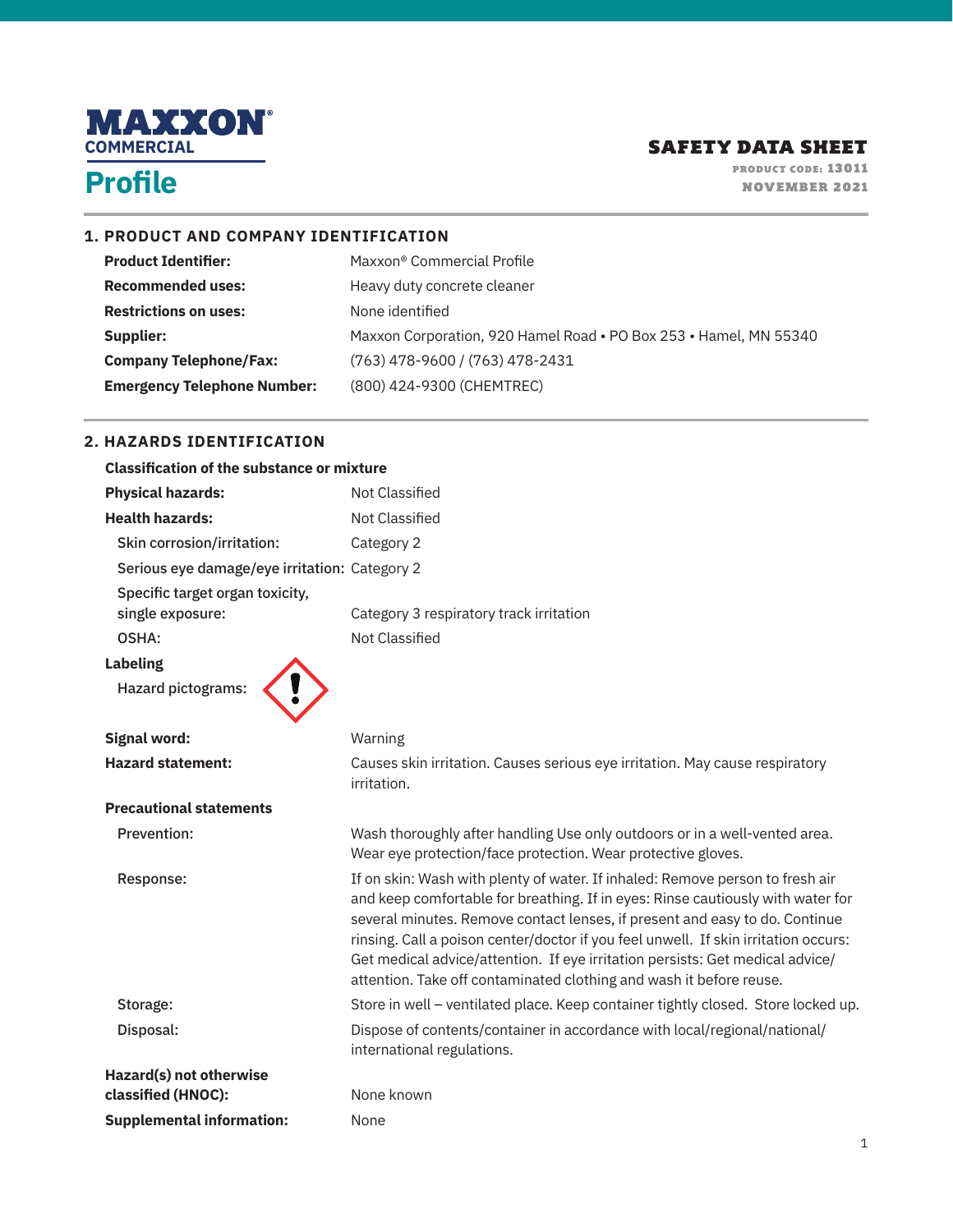

#### **3. COMPOSITION/INFORMATION ON INGREDIENTS**

Substances: Not applicable Mixtures: Mixtures: Mixtures: According to the Hazardous Products Regulation (February 11, 2015)

| <b>CHEMICAL NAME</b>   | ℅         | CAS#          |
|------------------------|-----------|---------------|
| Urea Monohydrochloride | $50 - 60$ | 5068-89-8     |
| Sulphamic A            | < 5       | 5329-14-6     |
| Urea                   | くら        | $57 - 13 - 6$ |

**Composition Comments:** All concentrations are in percent by weight

#### **4. FIRST AID MEASURES**

#### **Description of first aid measures**

| First-aid measures after<br>inhalation:             | Remove victim to fresh air and keep at rest in a position comfortable for<br>breathing. Call a poison center or doctor/physician if you feel unwell.                                                      |
|-----------------------------------------------------|-----------------------------------------------------------------------------------------------------------------------------------------------------------------------------------------------------------|
| <b>First-aid measures</b>                           |                                                                                                                                                                                                           |
| after skin contact:                                 | Remove contaminated clothing. Wash with plenty of soap and water. If skin<br>irritation occurs: Get medical advice/attention: Wash contaminated clothing<br>before reuse.                                 |
| <b>First-aid measures after</b>                     |                                                                                                                                                                                                           |
| eye contact:                                        | Immediately flush eyes with plenty of water for at least 15 minutes. Remove<br>contact lenses, if present and easy to do. Continue rinsing. Get medical<br>attention if irritation develops and persists. |
| <b>First-aid measures after</b>                     |                                                                                                                                                                                                           |
| ingestion:                                          | Rinse mouth Get medical attention if symptoms occur.                                                                                                                                                      |
| Most important symptoms/effects, acute and delayed. |                                                                                                                                                                                                           |
| <b>Most important symptoms</b>                      |                                                                                                                                                                                                           |
| and effects:                                        | Severe eye irritation. Symptoms may include stinging, tearing, redness,<br>swelling, and blurred vision. May cause respiratory irritation. Skin irritation. May<br>cause redness and pain.                |
|                                                     | Indication of immediate medical attention and special treatment, if indicated                                                                                                                             |
|                                                     | Other medical advice or treatment: Provide general supportive measures and treat symptomatically. Keep victim<br>under observation. Symptoms may be delayed                                               |
| <b>General information:</b>                         | If you feel unwell, seek medical advice (show the label where possible).<br>Ensure that medical personnel are aware of the material(s) involved, and take<br>precautions to protect themselves.           |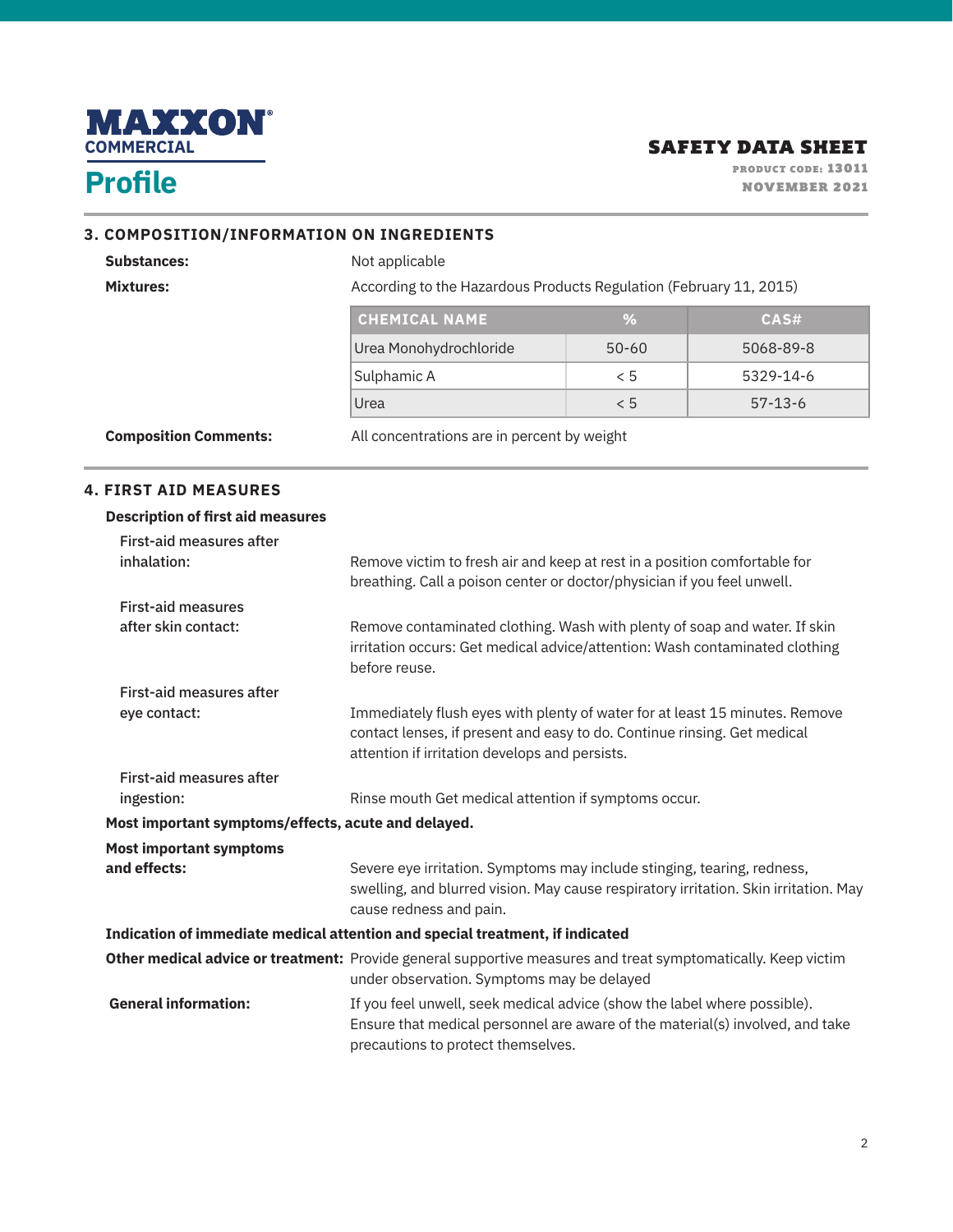

## **Profile**

PRODUCT CODE: 13011 NOVEMBER 2021

#### **5. FIRE FIGHTING MEASURES** *Continued*

### **Extinguishing media**

| Suitable extinguishing media:                                      | Water fog. Foam. Dry chemical powder. Carbon dioxide (CO2)                                      |
|--------------------------------------------------------------------|-------------------------------------------------------------------------------------------------|
| Unsuitable extinguishing media:                                    | Do not use water jet as an extinguisher, as this will spread the fire.                          |
| Specific hazards arising<br>from the product:                      | During fire, gases hazardous to health may be formed.e                                          |
| Special protective equipment and<br>precautions for fire-fighters: | Wear full firefighting turn-out gear (full Bunker gear) and respiratory protection<br>(SCBA). . |
| <b>Fire-fighting equipment</b>                                     |                                                                                                 |
| and instructions:                                                  | Move containers from fire area if you can do so without risk.                                   |
| <b>Specific Methods:</b>                                           | Use standard firefighting procedures and consider the hazards of other involved<br>materials.   |
| <b>General fire hazards:</b>                                       | No unusual fire or explosive hazards noted.                                                     |

#### **6. ACCIDENTAL RELEASE MEASURES**

#### **Personal precautions, protective equipment and emergency procedures**

| <b>General measures:</b>                             | Keep unnecessary personnel away. Keep people away from and upwind of<br>spill/leak. Wear appropriate protective equipment and clothing during clean-<br>up. Avoid breathing mist/vapors. Do not touch damaged containers or spilled<br>material unless wearing appropriate protective clothing. Ensure adequate<br>ventilation. Local authorities should be advised if significant spillages cannot be<br>contained. For personal protection, see section 8 of the SDS. |  |  |
|------------------------------------------------------|-------------------------------------------------------------------------------------------------------------------------------------------------------------------------------------------------------------------------------------------------------------------------------------------------------------------------------------------------------------------------------------------------------------------------------------------------------------------------|--|--|
| Methods and material for containment and cleaning up |                                                                                                                                                                                                                                                                                                                                                                                                                                                                         |  |  |
| Small spill:                                         | Wipe up with absorbent material (e.g. cloth, fleece). Clean surface thoroughly<br>to remove residual contamination. Never return spills to original containers for<br>re-use. For waste disposal, see section 13 of the SDS.                                                                                                                                                                                                                                            |  |  |
| Large spill:                                         | Stop the flow of material, if this is without risk. Dike the spilled material,<br>where this is possible. Absorb in vermiculite, dry sand or earth and place into<br>containers. Following product recovery, flush area with water                                                                                                                                                                                                                                      |  |  |
| <b>Environmental precautions:</b>                    | Avoid discharge into drains, water courses or onto the ground.                                                                                                                                                                                                                                                                                                                                                                                                          |  |  |

### **7. HANDLING AND STORAGE**

### **Precautions for safe handling**

| Advice on safe handling: | Avoid breathing mist/vapors. Avoid contact with eyes, skin, and clothing.     |
|--------------------------|-------------------------------------------------------------------------------|
|                          | Provide adequate ventilation. Wear appropriate personal protective equipment. |
|                          | Observe good industrial hygiene practices.                                    |

#### **Conditions for safe storage, including any incompatibilities**

| Storage conditions: | Store in tightly closed container. Store away from incompatible materials (see |  |
|---------------------|--------------------------------------------------------------------------------|--|
|                     | Section 10 of the SDS).                                                        |  |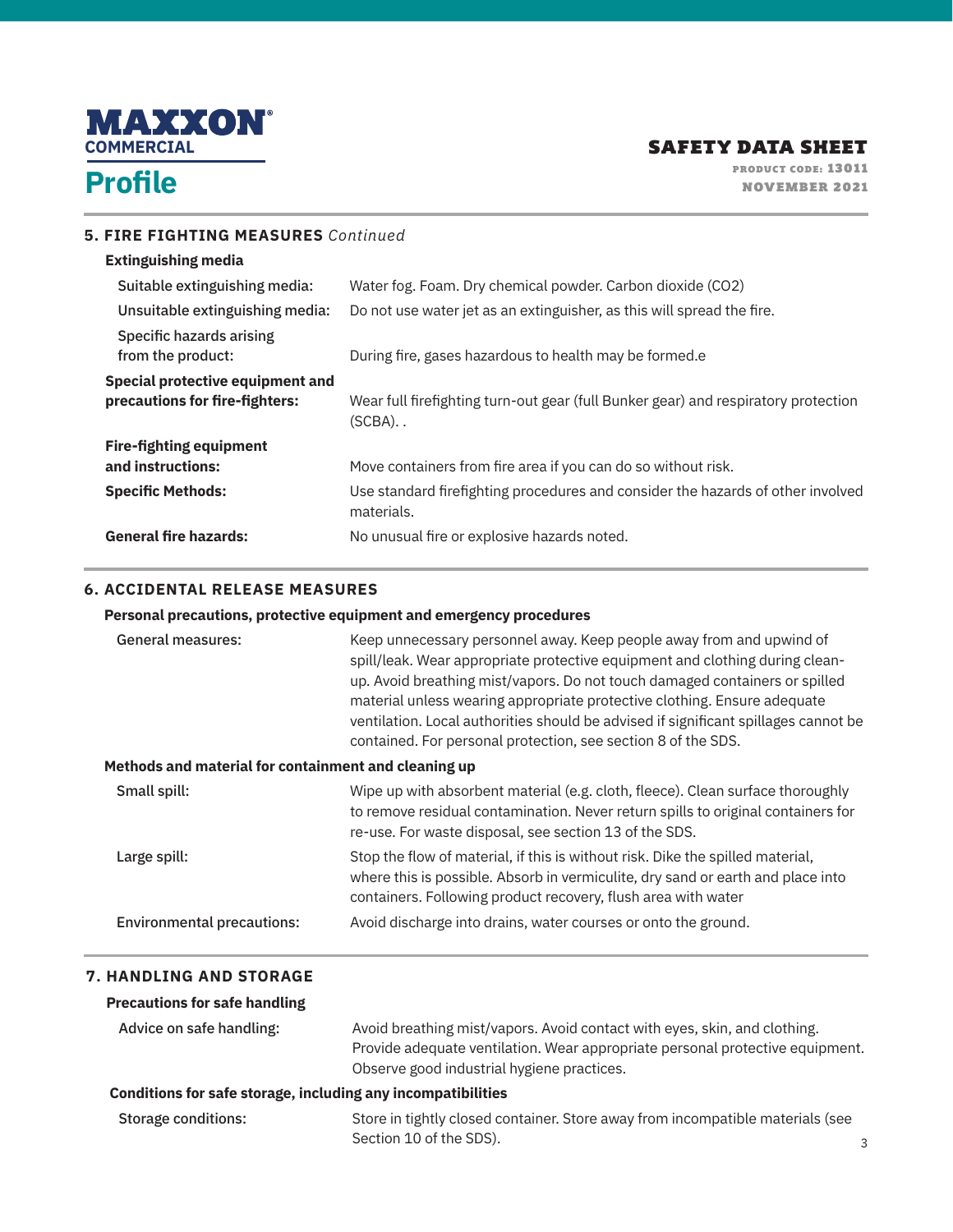

#### **8. EXPOSURE CONTROLS / PERSONAL PROTECTION**

#### **Occupational exposure limits**

#### **US. Workplace Environmental Exposure Level (WEEL) Guides**

| <b>COMPONENTS</b>  | <b>TYPE</b> | <b>VALUE</b>        | <b>FORM</b>       |
|--------------------|-------------|---------------------|-------------------|
| Urea (CAS 57-13-6) | TWA         | $10 \text{ mg/m}^3$ | Total particulate |

wash work clothing and protective equipment to remove contaminants.

| <b>Biological limit values:</b>                               | No biological exposure limits noted for ingredient(s).                                                                                                                                                                                                                                                                                                                                                           |  |  |
|---------------------------------------------------------------|------------------------------------------------------------------------------------------------------------------------------------------------------------------------------------------------------------------------------------------------------------------------------------------------------------------------------------------------------------------------------------------------------------------|--|--|
| <b>Appropriate engineering controls:</b>                      | Good general ventilation should be used. Ventilation rates should be matched<br>to conditions. If applicable, use process enclosures, local exhaust ventilation,<br>or other engineering controls to maintain airborne levels below recommended<br>exposure limits. If exposure limits have not been established, maintain airborne<br>levels to an acceptable level. Provide eyewash station and safety shower. |  |  |
| Individual protection measures/personal protective equipment: |                                                                                                                                                                                                                                                                                                                                                                                                                  |  |  |
| Eye/face protection:                                          | Wear approved safety goggles.                                                                                                                                                                                                                                                                                                                                                                                    |  |  |
| Hand protection:                                              | Wear appropriate chemical resistant gloves. Suitable gloves can be<br>recommended by the glove supplier                                                                                                                                                                                                                                                                                                          |  |  |
| Skin and body protection:                                     | Wear appropriate chemical resistant clothing.                                                                                                                                                                                                                                                                                                                                                                    |  |  |
| Skin protection - Other:                                      | Wear suitable protective clothing                                                                                                                                                                                                                                                                                                                                                                                |  |  |
| Thermal hazard:                                               | Wear appropriate thermal protective clothing, when necessary                                                                                                                                                                                                                                                                                                                                                     |  |  |
| General hygiene considerations:                               | Always observe good personal hygiene measures, such as washing after<br>handling the material and before eating, drinking, and/or smoking. Routinely                                                                                                                                                                                                                                                             |  |  |

#### **9. PHYSICAL AND CHEMICAL PROPERTIES**

#### **Appearance**

| <b>Physical state</b>        | Liquid         |
|------------------------------|----------------|
| Form                         | Liquid         |
| Color                        | Clear, Yellow  |
| Odor                         | Odorless       |
| <b>Odor threshold</b>        | Not applicable |
| рH                           | Acidic         |
|                              |                |
| Melting point / freezing poi | Not applicable |
| Initial boiling point and    |                |
| boiling range                | Not applicable |
| <b>Flash point</b>           | Not applicable |
| <b>Evaporation rate</b>      | Not applicable |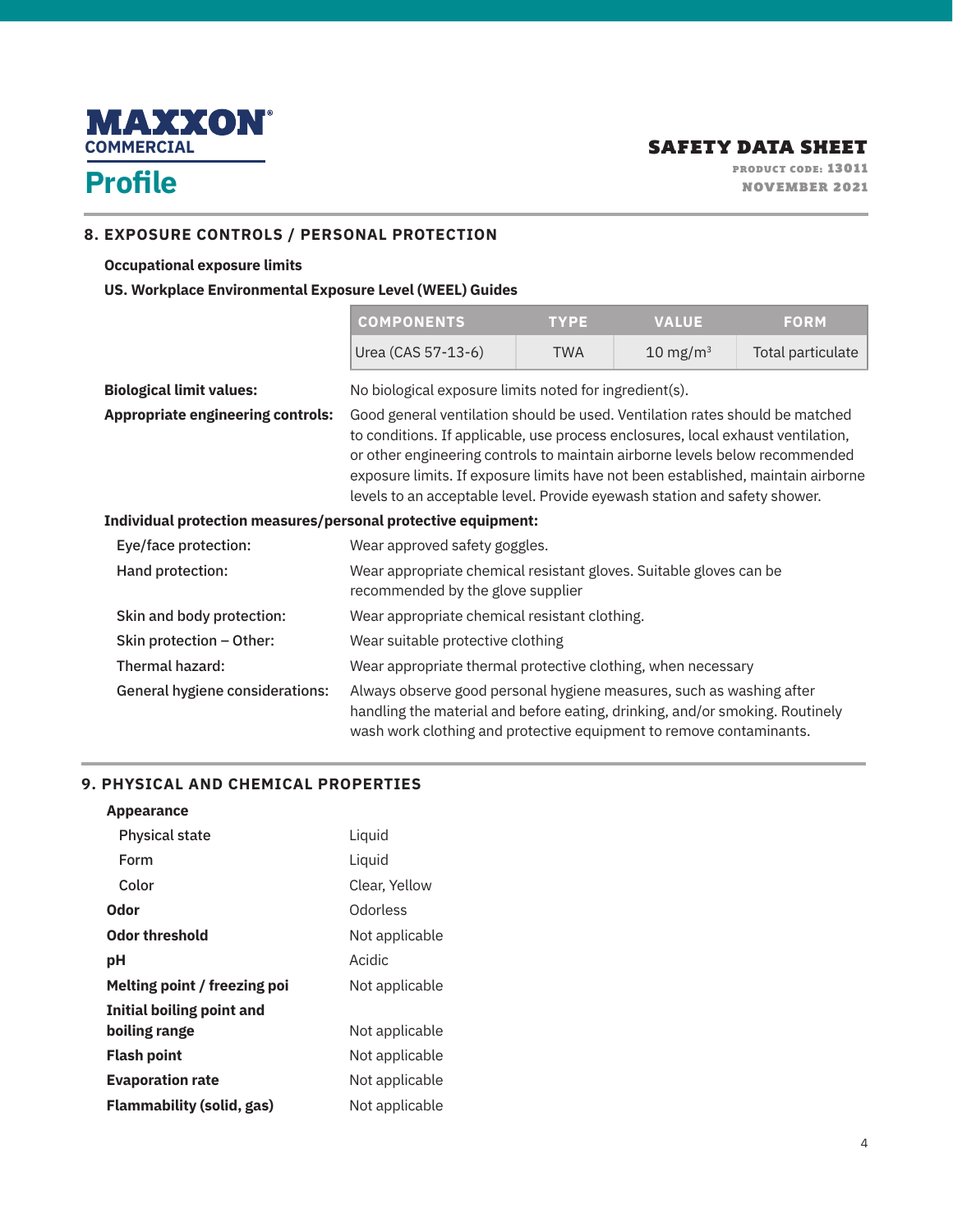

#### **9. PHYSICAL AND CHEMICAL PROPERTIES**

#### **Lower and upper flammability or explosive limits**

| Not applicable |
|----------------|
| Not applicable |
| Not applicable |
| Not applicable |
| Not applicable |
| Not applicable |
|                |
| Not applicable |
| Not applicable |
| Not applicable |
| Not applicable |
|                |
| Non oxidizing  |
| Not explosive  |
|                |

#### **10. STABILITY AND REACTIVITY**

| <b>Reactivity:</b>             | This product is stable and non-reactive under normal conditions of use, storage<br>and transport. |
|--------------------------------|---------------------------------------------------------------------------------------------------|
| <b>Chemical stability:</b>     | Material is stable under normal conditions.                                                       |
| <b>Possibility of</b>          |                                                                                                   |
| hazardous reactions:           | No dangerous reactions known under normal conditions of use.                                      |
| <b>Conditions to avoid:</b>    | Heat. Contact with incompatible materials.                                                        |
| <b>Incompatible materials:</b> | Strong oxidizing agents.                                                                          |
| <b>Hazardous</b>               |                                                                                                   |
| decomposition products:        | At elevated temperatures: Carbon oxides. Nitrogen oxides. Sulfur oxides.<br>Hydrogen chloride.    |

#### **11. TOXICOLOGICAL INFORMATION**

#### **Information on toxicological likely routes of exposure**

| Inhalation:   | May cause irritation to the respiratory system. Prolonged inhalation may be<br>harmful. |
|---------------|-----------------------------------------------------------------------------------------|
| Skin contact: | Causes skin irritation.                                                                 |
| Eye contact:  | Causes serious eye irritation.                                                          |
| Ingestion:    | May cause discomfort is swallowed.                                                      |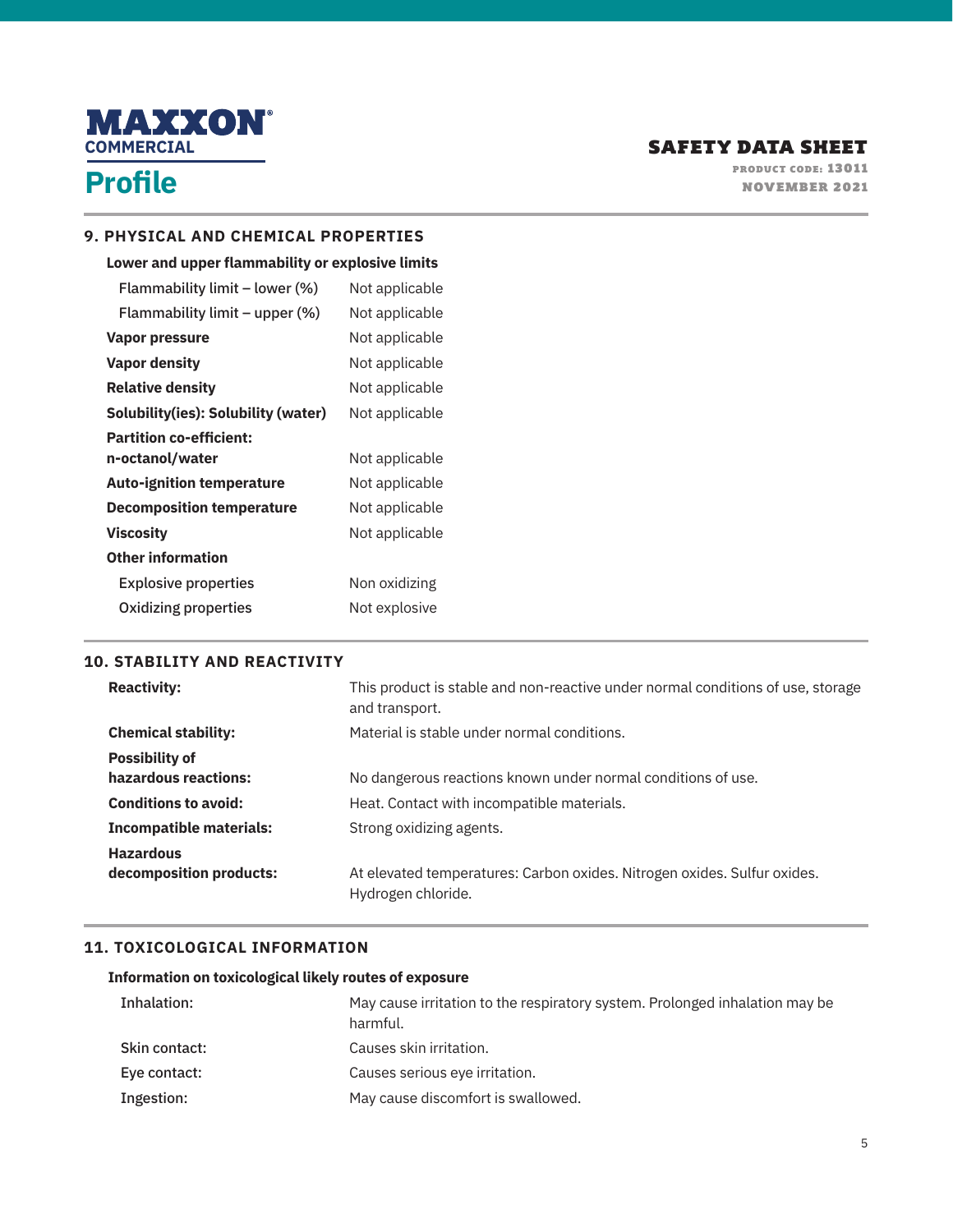

| <b>11. TOXICOLOGICAL INFORMATION</b>                                             |                                                                                                                                                                                            |                |                     |
|----------------------------------------------------------------------------------|--------------------------------------------------------------------------------------------------------------------------------------------------------------------------------------------|----------------|---------------------|
| Symptoms related to physical,<br>chemical, and toxicological<br>characteristics: | Severe eye irritation. Symptoms may include stinging, tearing, redness, swelling,<br>and blurred vision. May cause respiratory irritation. Skin irritation. May cause<br>redness and pain. |                |                     |
| <b>Information on</b><br>toxicological effects                                   |                                                                                                                                                                                            |                |                     |
| Acute toxicity:                                                                  | May cause discomfort if swallowed.                                                                                                                                                         |                |                     |
|                                                                                  | <b>PRODUCT/INGREDIENT NAME</b>                                                                                                                                                             | <b>SPECIES</b> | <b>TEST RESULTS</b> |
|                                                                                  | Urea (CAS 57-13-6)                                                                                                                                                                         | Rat            | 8471 mg/kg          |
| <b>Skin corrosion/irritation:</b>                                                | Causes skin irritation                                                                                                                                                                     |                |                     |
| Serious eye damage/eye irritation: Causes serious eye irritation                 |                                                                                                                                                                                            |                |                     |
| <b>Respiratory or skin sensitization</b>                                         |                                                                                                                                                                                            |                |                     |
| Respiratory sensitization:                                                       | Not a respiratory sensitizer.                                                                                                                                                              |                |                     |
| <b>Skin Sensitization:</b>                                                       | This product is not expected to cause skin sensitization.                                                                                                                                  |                |                     |
| Germ cell mutagenicity:                                                          | No data available to indicate product or any components present at greater than<br>0.1% are mutagenic or genotoxic                                                                         |                |                     |
| Carcinogenicity:                                                                 | Not classifiable as to carcinogenicity to humans.                                                                                                                                          |                |                     |
| <b>IARC Monographs: Overall</b><br><b>Evaluation of Carcinogenicity:</b>         | Not listed                                                                                                                                                                                 |                |                     |
| <b>NTP Report on Carcinogens:</b>                                                | Not listed                                                                                                                                                                                 |                |                     |
| <b>OSHA Specifically regulated Substances</b>                                    |                                                                                                                                                                                            |                |                     |
| (29CRF 1910.1001-1053):                                                          | Not regulated                                                                                                                                                                              |                |                     |
| <b>Reproductive toxicity:</b>                                                    | This product is not expected to cause reproductive or developmental effects.                                                                                                               |                |                     |
| <b>Specific target organ toxicity</b><br>- single exposure :                     | May cause respiratory irritation.                                                                                                                                                          |                |                     |
| <b>Specific target organ toxicity</b>                                            |                                                                                                                                                                                            |                |                     |
| - repeated exposure :                                                            | Not classified                                                                                                                                                                             |                |                     |
| <b>Aspiration hazard:</b>                                                        | Not an aspiration hazard                                                                                                                                                                   |                |                     |
| <b>Chronic effects:</b>                                                          | Prolong inhalation may be harmful                                                                                                                                                          |                |                     |
| <b>Further information:</b>                                                      | No other specific acute or chronic health impact noted                                                                                                                                     |                |                     |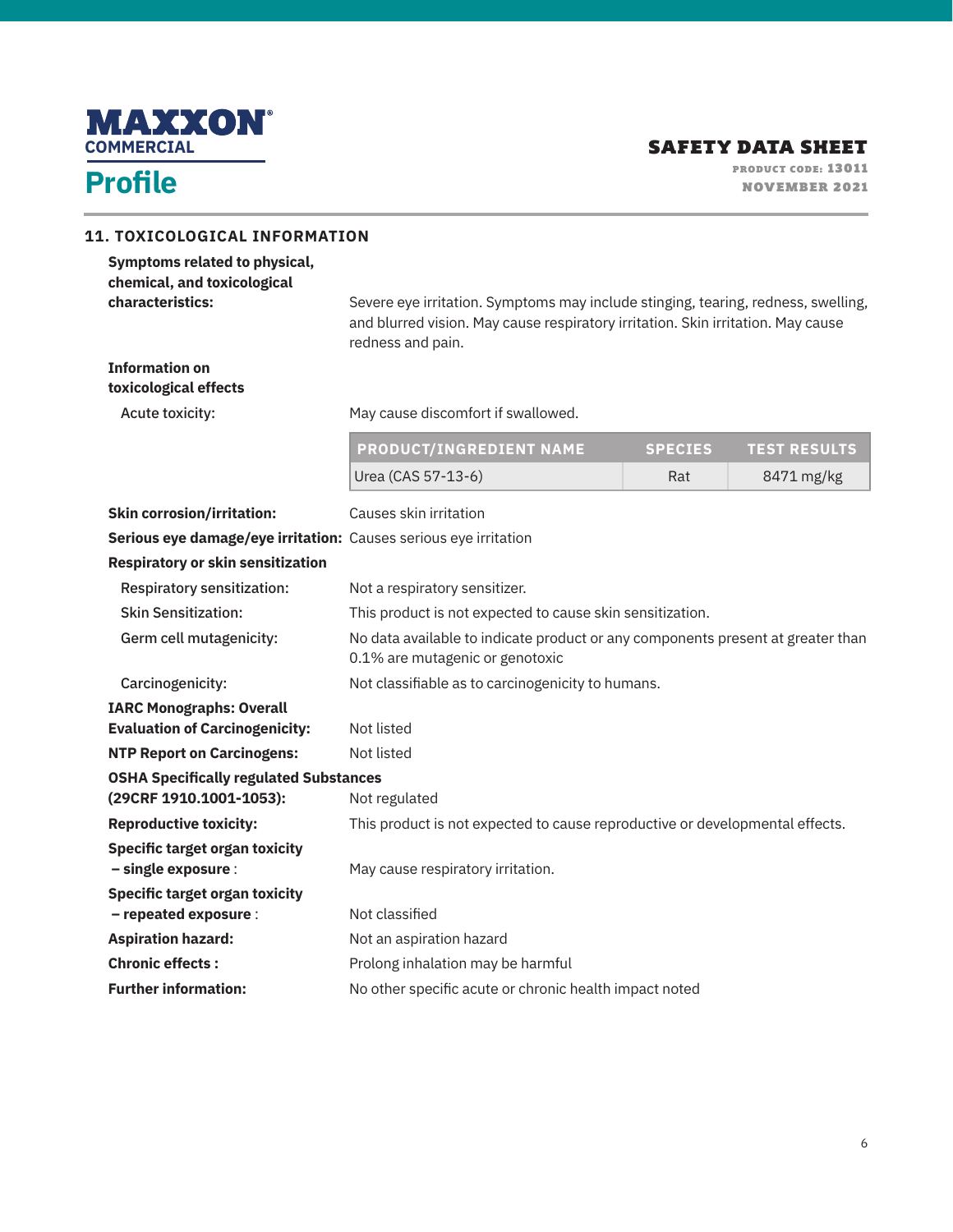

## **Profile**

PRODUCT CODE: 13011 NOVEMBER 2021

#### **12. ECOLOGICAL INFORMATION**

#### **Ecotoxicity**

**Ecotoxicity general:** The product is not classified as environmentally hazardous. However, this does not exclude the possibility that large or frequent spills can have a harmful or damaging effect on the environment.

| <b>PRODUCT/INGREDIENT NAME</b>       | <b>RESULTS</b>                                                                | <b>SPECIES</b>                            | <b>EXPOSURE</b>        |
|--------------------------------------|-------------------------------------------------------------------------------|-------------------------------------------|------------------------|
|                                      | EC50                                                                          | Water flea (Daphnia magna)<br>(Crustacea) | 3910 mg/l,<br>48 hours |
| UREA (CAS 57-13-6)                   | <b>LC50</b>                                                                   | Water flea (Daphnia magna)<br>(Crustacea) | 5 mg/l, 96<br>hours    |
| <b>Persistence and degradability</b> | No data available                                                             |                                           |                        |
| <b>Bioaccumulative potential:</b>    | Partition coefficient n-octanol / water (log Kow)<br>Urea (CAS 57-13-6) -2.11 |                                           |                        |
| <b>Mobility in soil</b>              | No data available                                                             |                                           |                        |
| <b>Other information</b>             | None known                                                                    |                                           |                        |

#### **13. DISPOSAL CONSIDERATIONS**

#### **Disposal methods**

| Disposal instructions:             | Collect and reclaim or dispose in sealed containers at licensed waste disposal<br>site. Dispose contents/containers in accordance with local/regional/national/<br>international regulations.                         |
|------------------------------------|-----------------------------------------------------------------------------------------------------------------------------------------------------------------------------------------------------------------------|
| <b>Local disposal regulations:</b> | Dispose in accordance with all applicable regulations.                                                                                                                                                                |
| Hazardous waste code:              | The waste code should be assigned in discussion between the user, the<br>producer and the waste disposal company.                                                                                                     |
| <b>Waste from residues /</b>       |                                                                                                                                                                                                                       |
| unused products:                   | Dispose of in accordance with local regulations. Empty containers or liners may<br>retain some product residues. This material and its container must be disposed<br>of in a safe manner (see Disposal instructions). |
| <b>Contaminated packaging:</b>     | Since emptied containers may retain product residue, follow label warnings<br>even after container is emptied. Empty containers should be taken to an<br>approved waste handling site for recycling or disposal.      |

### **14. TRANSPORTATION INFORMATION**

| DOT:                           | Not regulated as dangerous goods. |
|--------------------------------|-----------------------------------|
| <b>IATA:</b>                   | Not regulated as dangerous goods. |
| <b>IMDG:</b>                   | Not regulated as dangerous goods. |
| Transport in bulk according to |                                   |
| Annex II of MARPOL 73/78 and   |                                   |
| the IBC Code:                  | Not established                   |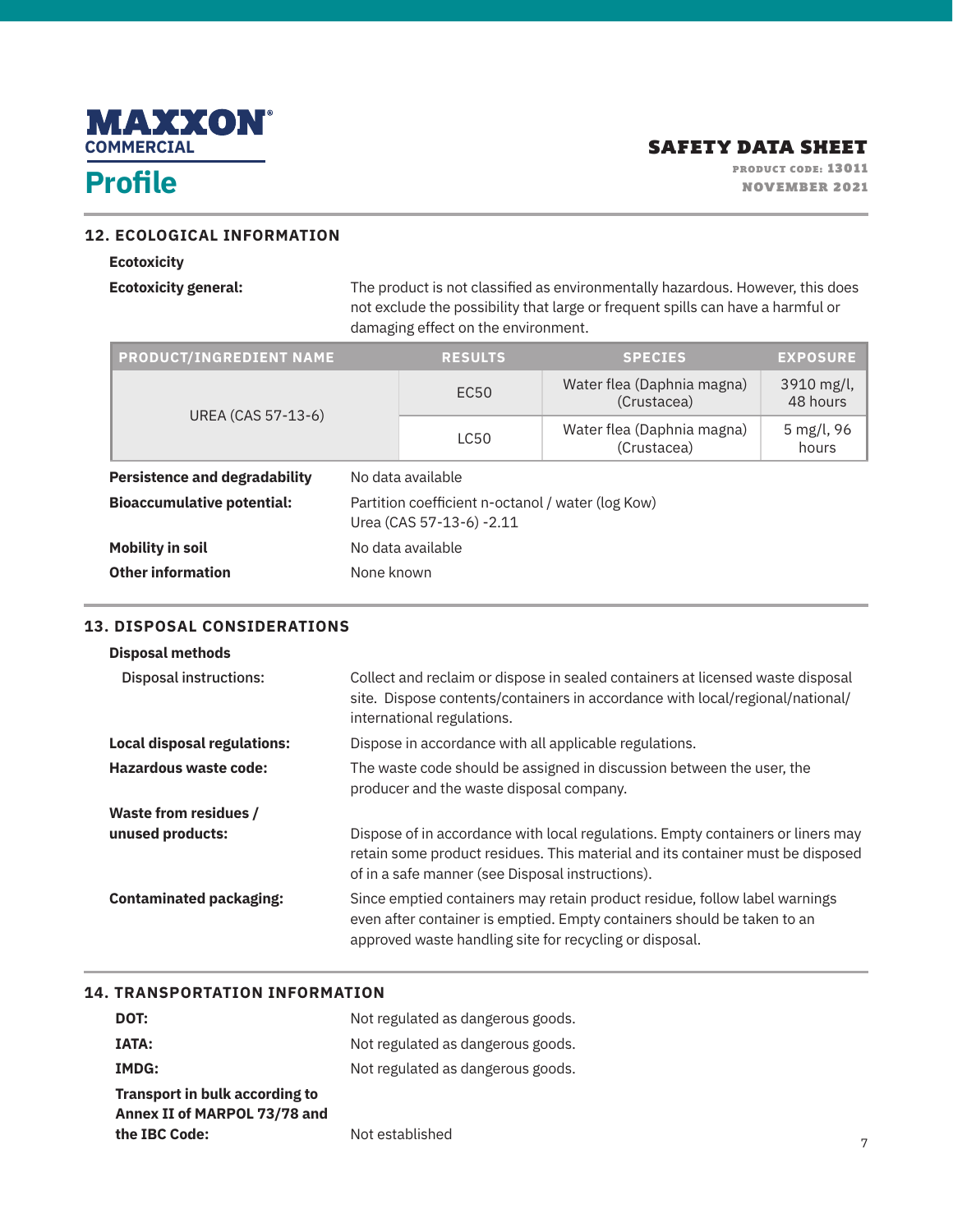

# **Profile**

#### **15. REGULATORY INFORMATION**

**This product is a "Hazardous Chemical" as defined by the OSHA Hazard Communication Standard, 29 CFR 1910.1200.** 

| <b>TSCA Section 12(b)</b><br><b>Export Notification</b>                                        |                                                                                                                                       |
|------------------------------------------------------------------------------------------------|---------------------------------------------------------------------------------------------------------------------------------------|
| (40 CFR 707, Subpt.D):                                                                         | Not regulated.                                                                                                                        |
| <b>CERCLA Hazardous Substance</b><br>List (40 CFR 302.4):                                      | Not listed.                                                                                                                           |
| <b>SARA 304 Emergency</b><br>release notification:                                             | Not regulated.                                                                                                                        |
| <b>OSHA Specifically</b><br><b>Regulated Substances</b><br>(29 CFR 1910.1001-1053):            | Not regulated.                                                                                                                        |
| <b>Toxic Substances Control Act</b><br>(TSCA):                                                 | All components of the mixture on the TSCA 8(b) Inventory are designated<br>"active.                                                   |
| <b>Superfund Amendments and Reauthorization Act of 1986 (SARA)</b>                             |                                                                                                                                       |
| <b>SARA 302 Extremely</b><br>hazardous substance:                                              | Not listed.                                                                                                                           |
| SARA 311/312 Hazardous<br>chemical:                                                            | Yes                                                                                                                                   |
| <b>Classified hazard categories:</b>                                                           | Skin corrosion or irritation.<br>Serious eye damage or eye irritation<br>Specific target organ toxicity (single or repeated exposure) |
| <b>Other federal regulations</b>                                                               |                                                                                                                                       |
| Clean Air Act (CAA) Section 112<br><b>Hazardous Air Pollutants</b><br>(HAPs) List:             | Not regulated.                                                                                                                        |
| <b>Clean Air Act (CAA) Section</b><br>112(r) Accidental Release<br>Prevention (40 CFR 68.130): | Not regulated.                                                                                                                        |
| <b>Safe Drinking Water Act</b><br>(SDWA):                                                      | Not regulated.                                                                                                                        |
| <b>US state regulations</b>                                                                    |                                                                                                                                       |
| US. Massachusetts RTK -<br><b>Substance List:</b>                                              | Not regulated.                                                                                                                        |
| US. New Jersey Worker and<br><b>Community Right-to-Know Act:</b>                               | Sulphamic acid (CAS 5329-14-6)                                                                                                        |
| US. Pennsylvania Worker and<br><b>Community Right-to-Know Law:</b>                             | Not listed.                                                                                                                           |
| <b>US. Rhode Island RTK:</b>                                                                   | Not regulated.                                                                                                                        |